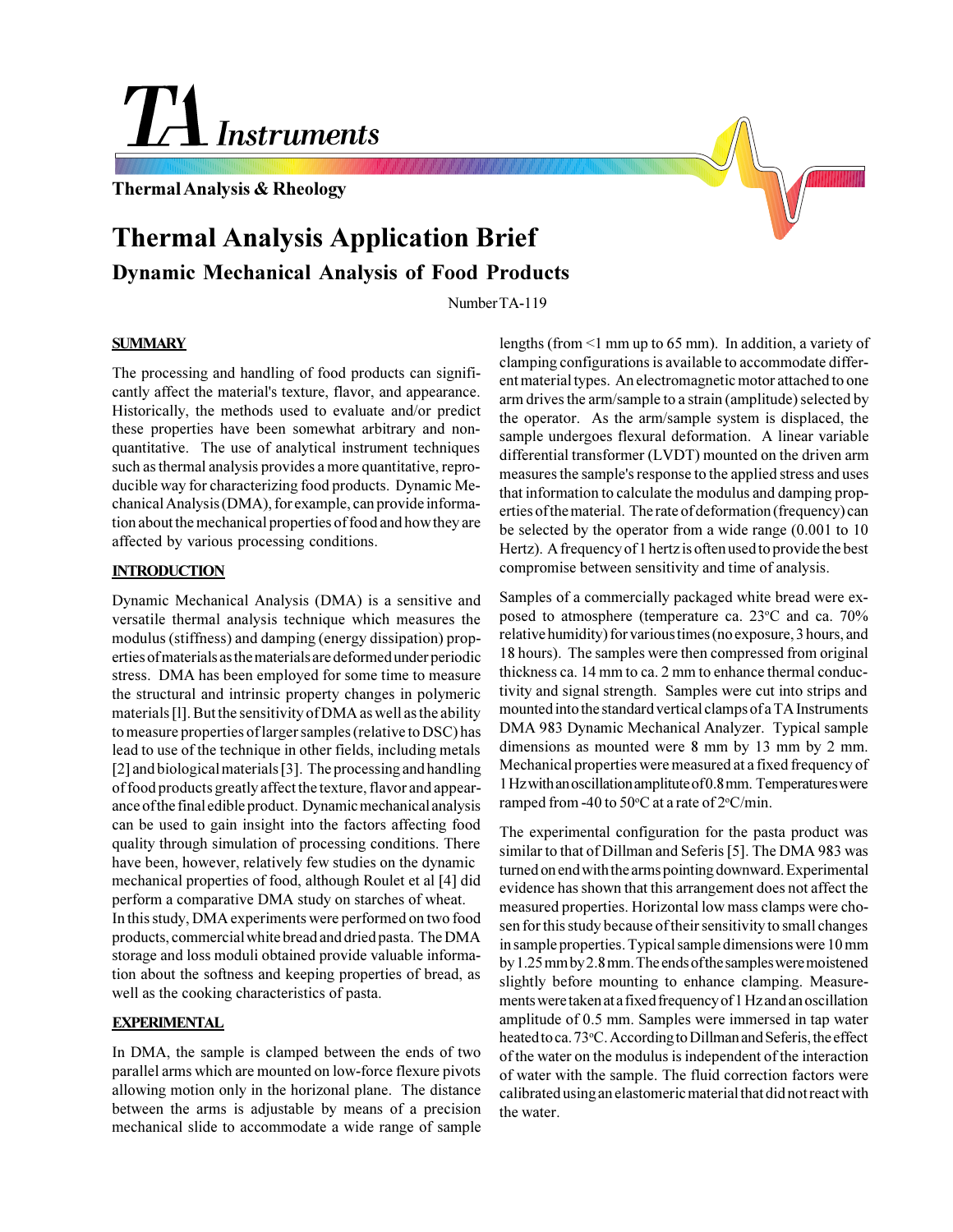The drive and phase signals of the calibration material at 73°C are shown in Table 1 below.

#### **Table 1**

Drive Signal and Phase Angle of Calibration Standard

|                 | Drive Signal (mV) Phase (rad) |        |
|-----------------|-------------------------------|--------|
| Dry sample      | 457.9                         | 0.0382 |
| Immersed sample | 427.7                         | 0.0441 |

The equations of Lear and Gill [6] for DMA modulus are modified to include the fluid correction factors F' and F" [5]:

$$
G' = (2Jk^{2} - 2K' - 2F') \times (\beta^{2} + \gamma^{2})/\beta^{2} \times (L/B^{2} A) - \gamma G''/\beta
$$

$$
G'' = (2JwD-2K''-2F'')x(\beta^2+\gamma^2)/\beta^2x(L/B^2A)+\gamma G/\beta
$$

The explanation of the individual components can be found elsewhere [5]. Since the modulus of a material unaffected by the fluid does not change with immersion, the values of F' and F" can be calculated by subtracting the above equations for a dry sample (F' and F" are both 0 ) from that of an immersed sample . The resulting equations for a fixed frequency experiment are:

 $F' = 8J\pi^2 C' (V_d \cos\delta_d - V_l \cos\delta_l)/a$ 

 $F'' = 8J\pi^2 C' (V_1 \sin\delta_1 - V_d \sin\delta_d)/a$ 

Where  $J =$  moment of inertia,  $C'' =$  drive signal constant,  $V =$ drive signal,  $\delta$  = phase, a = oscillation amplitude. The subscripts d and 1 refer to dry and liquid phases respectively.

In this experiment  $J = 1.6$  g-m<sup>2</sup>, C' = 0.0094 mm/mV-sec<sup>2</sup>, and a= 0. 5 mm. The values for F' and F" are 0.073 N-m and 0.0032 Nm respectively.

Experiments on pasta were performed at immersion times from 1 minute to 14 minutes. Each sample was removed from the DMA 983 rapidly at the end of immersion and placed on the stage of a TA Instruments TMA 2940 Thermomechanical Analyzer. TMA force ramp experiments were performed using the knife-edged flexure probe. The force was ramped from 0.01 to 1 N at 0.1 N/minute and indentation depths were measured.

### **RESULTS**

The DMA curves for the bread samples are shown in Figures 1, 2, and 3 and the key results are summarized in Table 2. Three significant changes occur with increasing exposure time: the subambient storage modulus (E') decreases, room temperature E' increases (albeit modestly), and the subambient peaks in E" and tan δ decrease in magnitude, disappearing altogether in the "overnight" sample. The probable source of these three changes is the loss of loosely bound water with exposure to atmosphere. The large subambient storage modulus in the first two samples is likely caused by crystalline water in this phase. The E" and tan δ peaks likely arise from the melting of

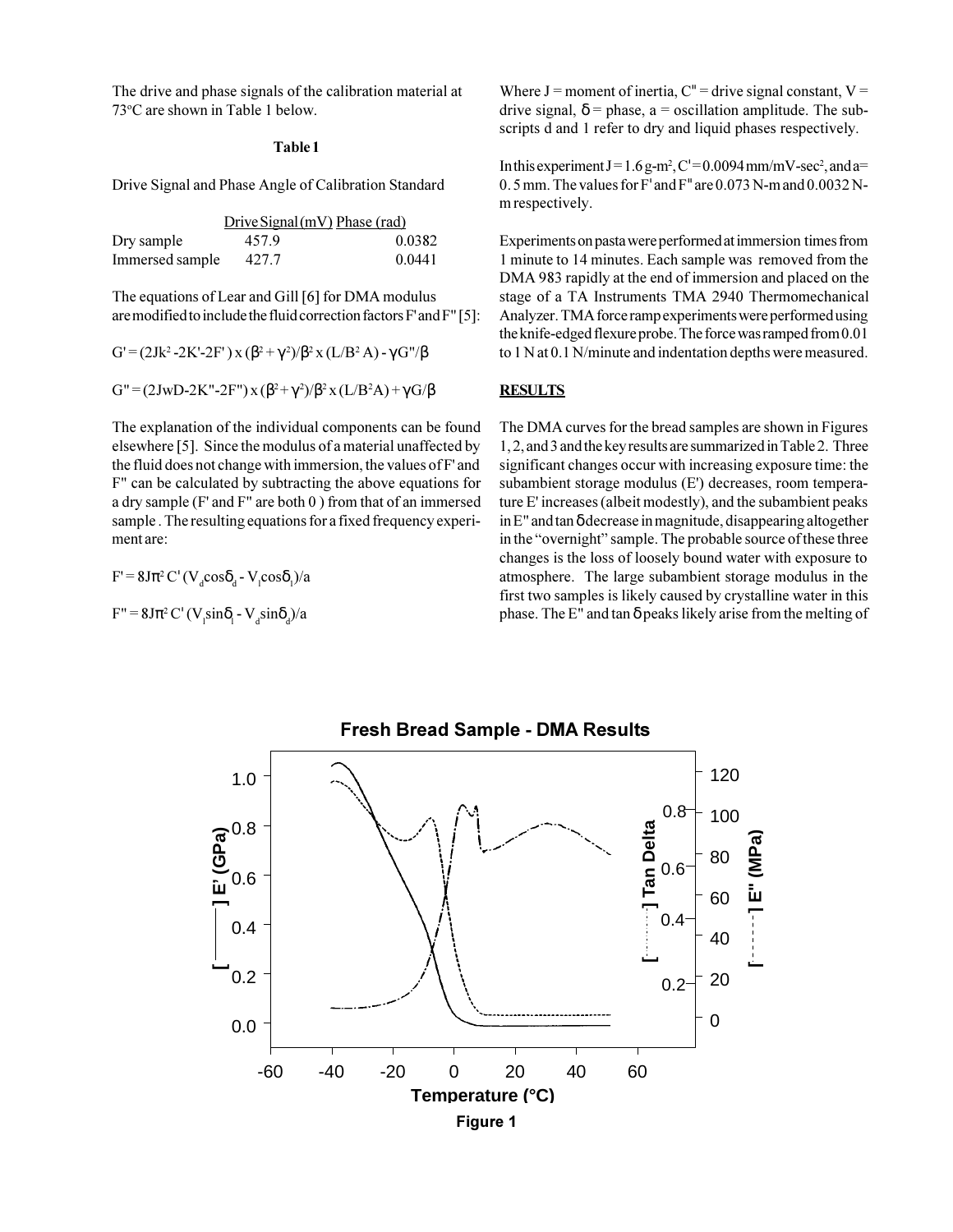

this phase. The tan δ doublet suggests that there may be more than one water phase, or there may be a skin/core effect in the bread which has a low thermal conductivity. The room temperature modulus, on the other hand, increases with exposure time, indicating that water acts as a plasticizer for the bread starch.

There is also a broad tan  $\delta$  peak at -40°C present in all these samples which arises from the release of more tightly bound water. The magnitude of this peak decreases with exposure time indicating some loss of water from this phase.



# **Overnight Bread Sample- DMA Results**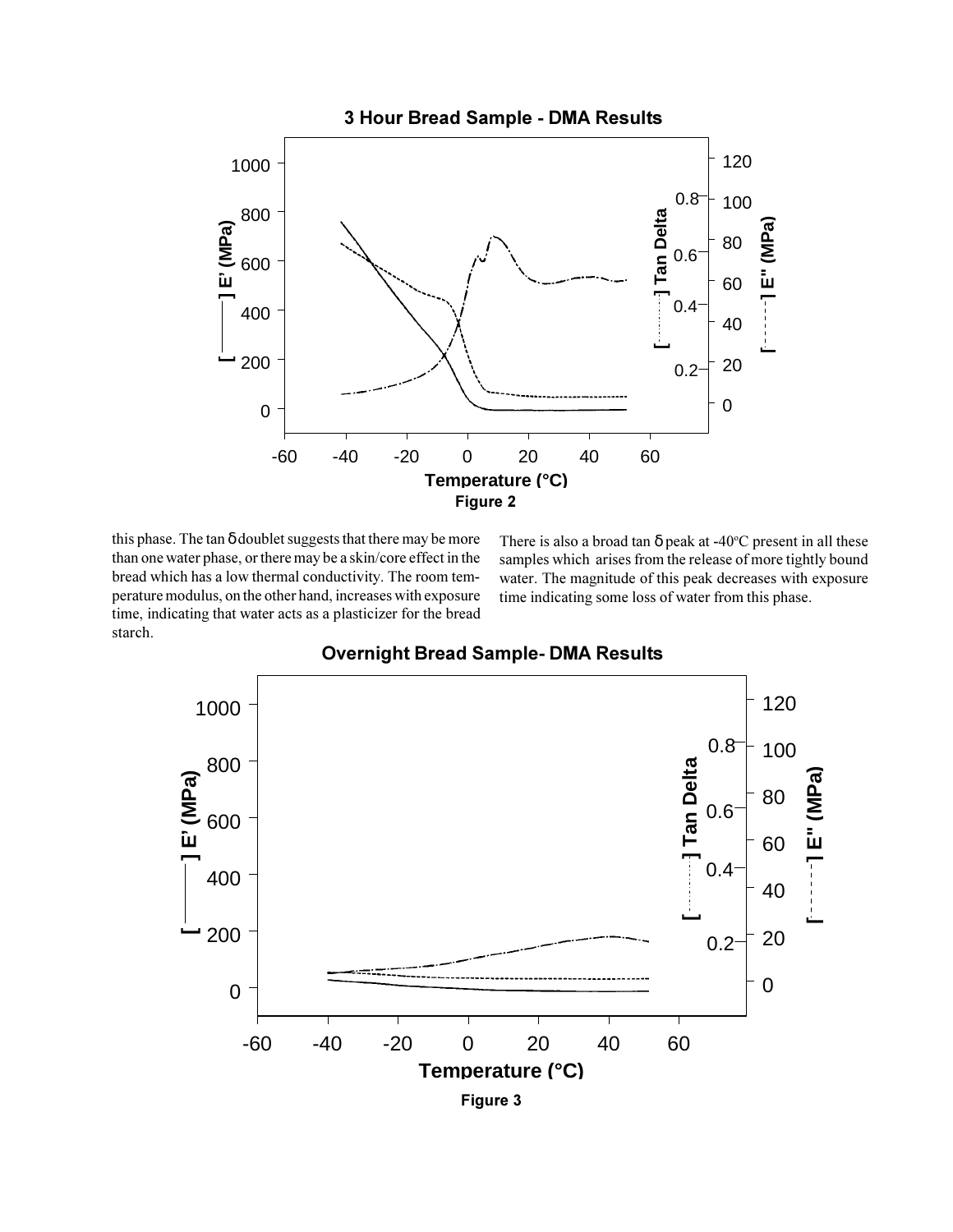| Table 2                                      |      |    |
|----------------------------------------------|------|----|
| Properties of Bread Samples<br>Exposure Time |      |    |
|                                              |      |    |
| 1060                                         | 682  | 58 |
|                                              | 6    | 16 |
| 100                                          | 50   |    |
| 0.82                                         | 0.53 |    |
| 0.81                                         | 0.60 |    |
|                                              |      |    |

All of the phenomenon seen in DMA can be related to the tendency for bread to become "stale" and more brittle under different storage conditions.

modulus indicates an extreme weakening of the pasta, or in terms of texture a "limpness."

The moduli of the pasta product were calculated using a spreadsheet program and equations shown earlier. The results of this analysis are plotted in Figure 4. The storage modulus drops relatively slowly until approximately 8.2 minutes where it drops off significantly. This time can be defined as the optimum processing time, since the sharp decrease in Thus, the DMA could be used to evaluate optimum cooking time at different immersion temperatures. These results are confirmed by the TMA experiments, where the penetration of the TMA probe (Figure 5) greatly increased between the 8 and 9 minute samples. The shape of the 9 minute sample TMA curve is virtually unchanged with longer cooking times.



# **Modulus of Pasta with Fluid Corrections**